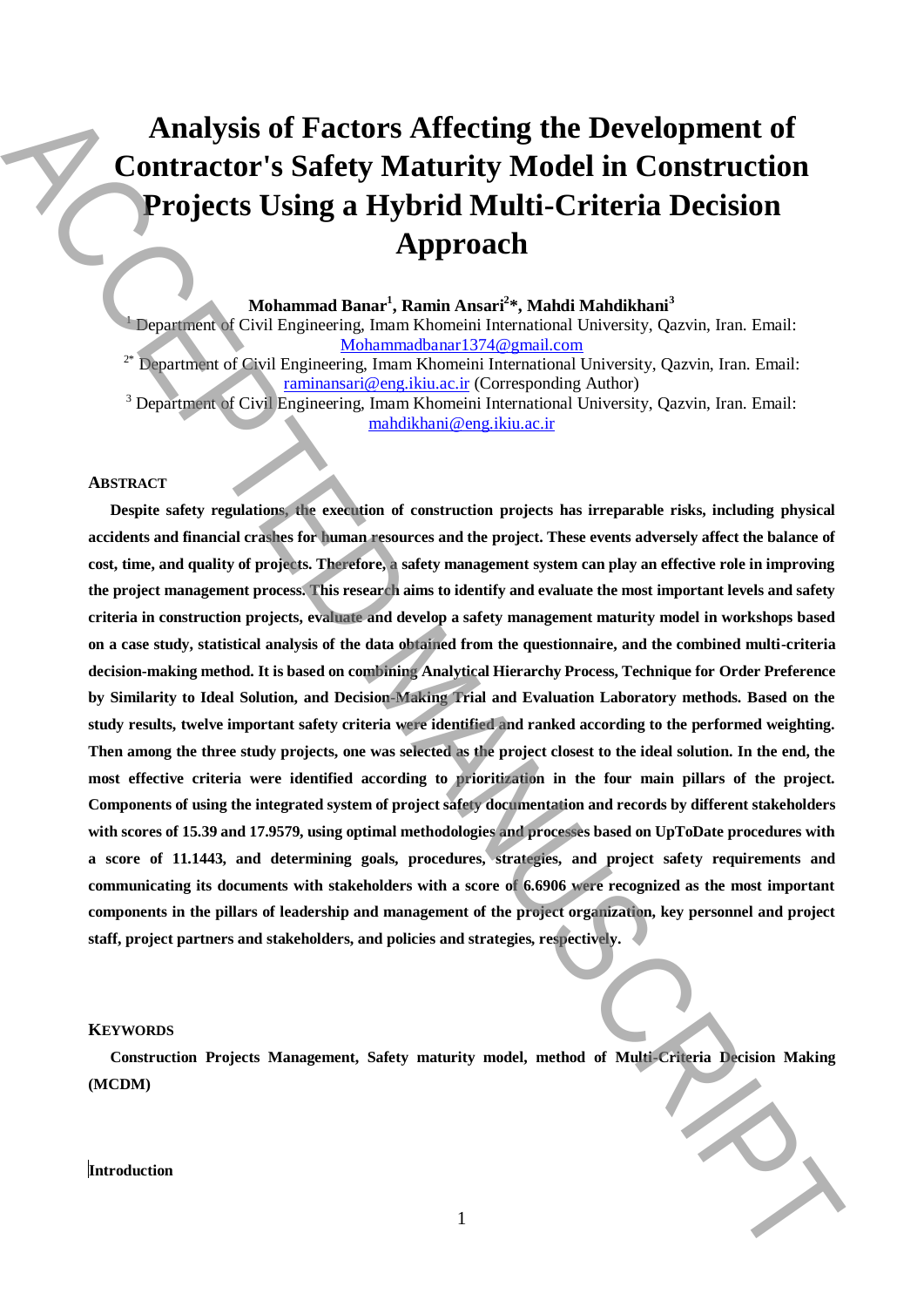Accidents in the construction profession have caused great damage to workers, their families, employees, and members of the community[1, 2]. Accordingly, paying attention to human resources as the main asset of the organization and improving work processes to improve the productivity of this capital is one of the most important criteria for the competitiveness of organizations[3]. Also, the high social and economic impacts of accidents and injuries have led to many efforts to solve the unfavorable situation of occupational and safety health (OSH) in the construction industry[4-6]. According to the statistics of construction industry accidents, it can be found that the same amount that paying attention to important components such as cost, time, and quality, which are the three most important vertices of the project management triangle, make the project successful, paying attention to safety performance also contributes to the success of the project[7]. Therefore, with the implementation and establishment of a safety management system in any organization, many risks of the executive operations of that organization will be identified, and of course, suitable solutions can be provided to reduce the risks to a significant extent [8].

## .**Methodology**

This study attempts to examine and identify the most important criteria and parameters affecting the development of the safety management maturity model and evaluate the model in construction industry projects based on experts' opinions. To achieve this goal, in the first stage, using the library and documentary studies such as, project management standards, maturity models are examined, and various levels for the development of a maturity model such as, basic levels, standards, integration, and measures will be identified by monitoring and optimization. Then, the sub-criteria and parameters affecting each of these levels to achieve a model with safety management maturity in construction industry projects will be identified. These components will then be evaluated to develop a systematic model. This process uses data screening through a Likert-based questionnaire that will be provided to the statistical population of the research. After determining the importance of these criteria by experts, the data are entered into SPSS software, and Friedman statistical test is used to determine the most important cases. In the next step, based on the most important criteria obtained from the results of the Friedman test, weighting and prioritization of identification parameters will be done using a combination of multi-criteria decision methods based on the combination of Analytic Hierarchy Process (AHP) and The Technique for Order Preference by Similarity to Ideal Solution (TOPSIS).

First, the sub-criteria related to each level of the safety management maturity model will be prioritized using questionnaires based on pairwise comparisons and experts' opinions to extract the most effective criteria. Then, the parameters will be weighted using the scores obtained from the previous step. Then, using the TOPSIS method, some construction projects will be evaluated in terms of desirability in the developed maturity model. Finally, the effectiveness of the identified solutions is investigated using the Decision-Making Trial and Evaluation Laboratory (DEMATEL). For this purpose, the impact of the four basic pillars of the project on these solutions is measured, besides the impact of the solutions on each other in each pillar. It should be noted that in all stages of the research, for evaluations, the opinions of experts in the construction industry will be used with a case study in the construction projects of the country (Figure 1).



**Figure 1 Conceptual model of the general stages of research**

### **Results, Discussion and Conclusion**

According to previous researches that mostly deal with issues, such as identifying levels and criteria